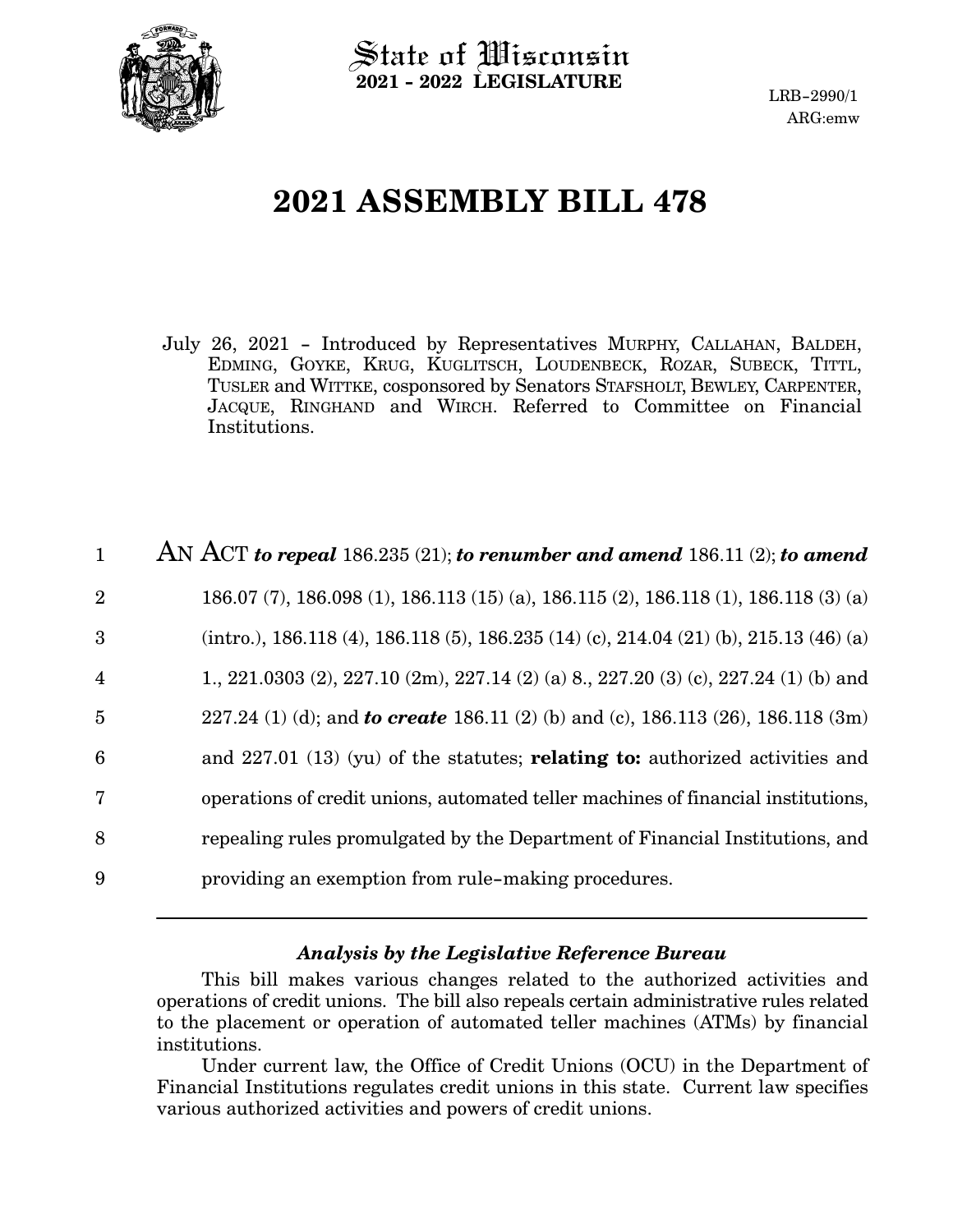#### **ASSEMBLY BILL 478**

#### *Parity with federally chartered credit unions*

Current law includes the following provisions relating to parity between federally chartered and state-chartered credit unions:

1. OCU must establish, by rule, a list of activities and powers incidental to the business of a credit union that are authorized for federally chartered credit unions as of April 18, 2014. A credit union chartered under Wisconsin law (Wisconsin-chartered credit union) may engage in any activity or exercise any power listed by OCU in addition to exercising any other power authorized for the credit union. After April 18, 2014, if any additional activity or power incidental to the business of a credit union becomes authorized for federally chartered credit unions, OCU must make a determination, within 30 days after the activity or power becomes authorized, as to whether the activity or power should also be authorized for Wisconsin-chartered credit unions. In making this determination, OCU must consider specified factors and, if OCU determines that the activity or power authorized for federally chartered credit unions should also be authorized for Wisconsin-chartered credit unions, OCU must, by rule, add the activity or power to the list. An OCU rule that includes an activity or power in the list is exempt from most administrative rule-making requirements, but deleting an activity or power from the list or modifying the activity or power on the list requires OCU to go through the normal rule-making process.

2. A credit union may undertake any activity, exercise any power, or offer any financially related product or service that any other provider of financial products or services may undertake, exercise, or provide or that OCU finds to be financially related if OCU has specified, by rule, the activity, power, product, or service as one that may be undertaken, exercised, or offered by a credit union.

3. OCU may, by rule, authorize credit unions to exercise any power under the notice, disclosure, or procedural requirements governing federally chartered credit unions or to make any loan or investment or exercise any right, power, or privilege of federally chartered credit unions permitted under federal law if the Credit Union Review Board approves. Such a rule may not restrict powers granted to credit unions or affect provisions of the Wisconsin Consumer Act.

The bill makes the following changes to these provisions: 1) with respect to item 1., above, 30 days after an activity or power becomes authorized for federally chartered credit unions, the activity or power also becomes authorized for Wisconsin-chartered credit unions unless otherwise noted by an OCU general order within this 30-day period; 2) with respect to item 2., above, OCU specifies the activity, power, product, or service that may be undertaken, exercised, or offered by a credit union by OCU guidance, not OCU rule; and 3) item 3., above, is repealed.

#### *Credit union property*

Under current law, a credit union may purchase, hold, and dispose of property as necessary for or incidental to its operations.

The bill specifies that a credit union may purchase, lease, hold, and convey certain real estate, including real estate conveyed to the credit union in satisfaction of a debt or foreclosed real estate, subject to guidance by OCU and a five-year limit on holding the real estate.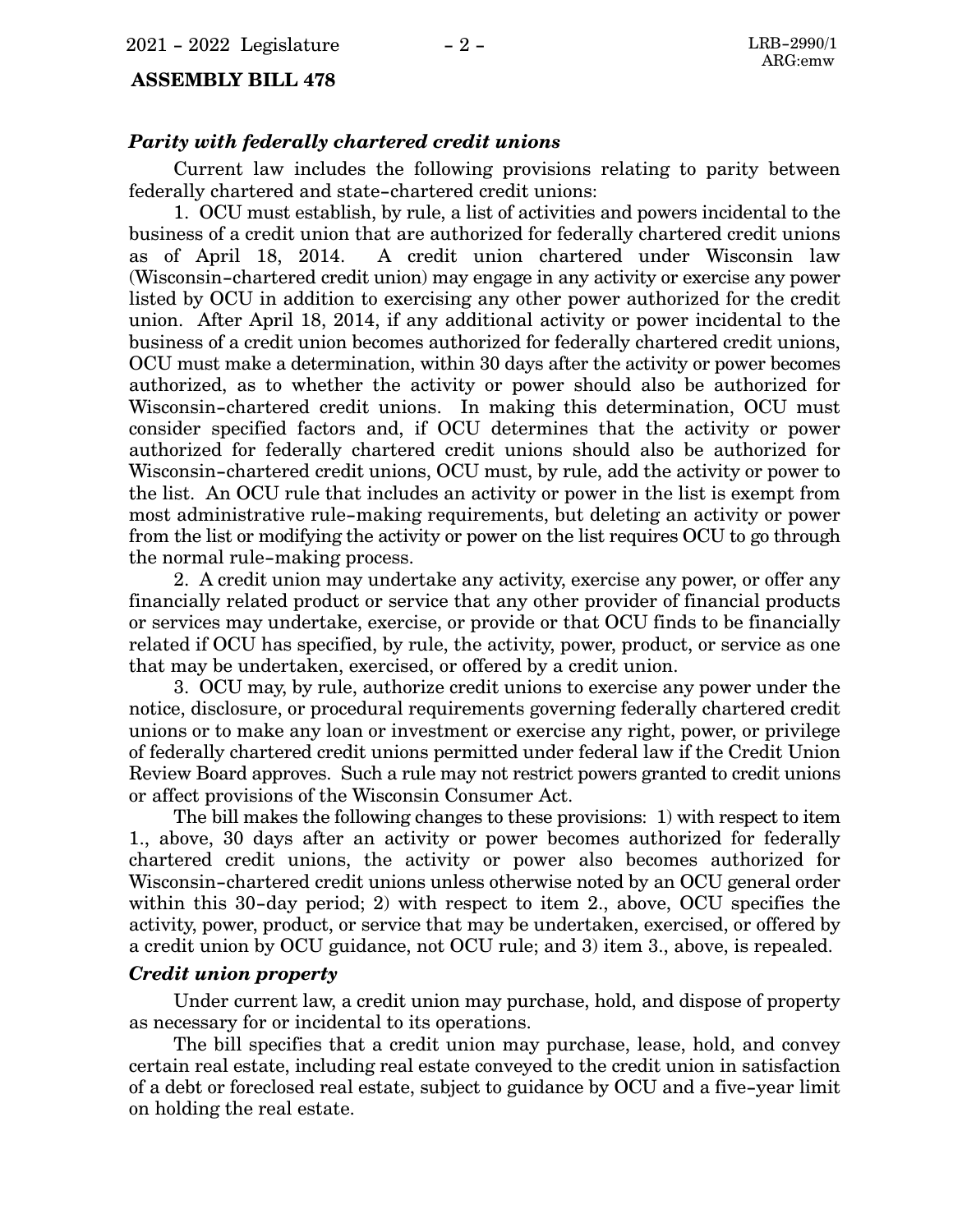#### **ASSEMBLY BILL 478**

#### *Off-site ATMs*

Under current law, a bank, savings bank, savings and loan association, or credit union (collectively, financial institution) may acquire, place, and operate, or participate in the acquisition, placement, and operation of, at locations away from the financial institution, what is variously referred to as customer bank communications terminals, remote terminals, or remote service units, in accordance with rules established by OCU and DFI's Division of Banking (division). These devices are terminals or other facilities that are not located at a financial institution and through which customers and financial institutions may engage in electronic transactions that are incidental to the conduct of the business of financial institutions (collectively, off-site ATMs).

Under current rules of OCU and the division, a financial institution must provide advance written notice to OCU or the division before acquiring, placing, or operating an off-site ATM. The bill repeals these rules.

Current statutes provide that OCU or the division may, by order, authorize the installation and operation of an off-site ATM in a mobile facility, after notice and hearing upon the proposed service stops of the mobile facility. The bill repeals these provisions.

#### *Vacancy on board of directors*

Current law allows the board of directors of a credit union to remove a director. Within 60 days after the date of removal of a director, the board of directors must appoint a director to fill the vacancy. The bill requires a credit union's board of directors to fill any vacancy, including a vacancy resulting from removal of a director, within 90 days.

#### *Nonmember loan participation*

Under current law, a credit union may make loans to members upon terms approved by the credit committee, loan officer, or board of directors.

The bill specifies that a credit union may allow nonmember loan participation as a joint applicant, co-obligor, cosigner, co-borrower, surety, or guarantor.

#### *Supplemental capital*

The bill specifies that credit unions may issue or offer supplemental forms of capital approved by OCU.

#### *Charges for credit union examinations*

Current law generally requires OCU to conduct, at least once every 18 months, examinations of credit unions in which OCU examines the credit union's records and accounts. OCU must charge the credit union for the cost of the examination, and the credit union must pay the charge on the day on which the examination is completed.

The bill requires the credit union to pay the charge within 30 days of the completion of OCU's examination.

#### *The people of the state of Wisconsin, represented in senate and assembly, do enact as follows:*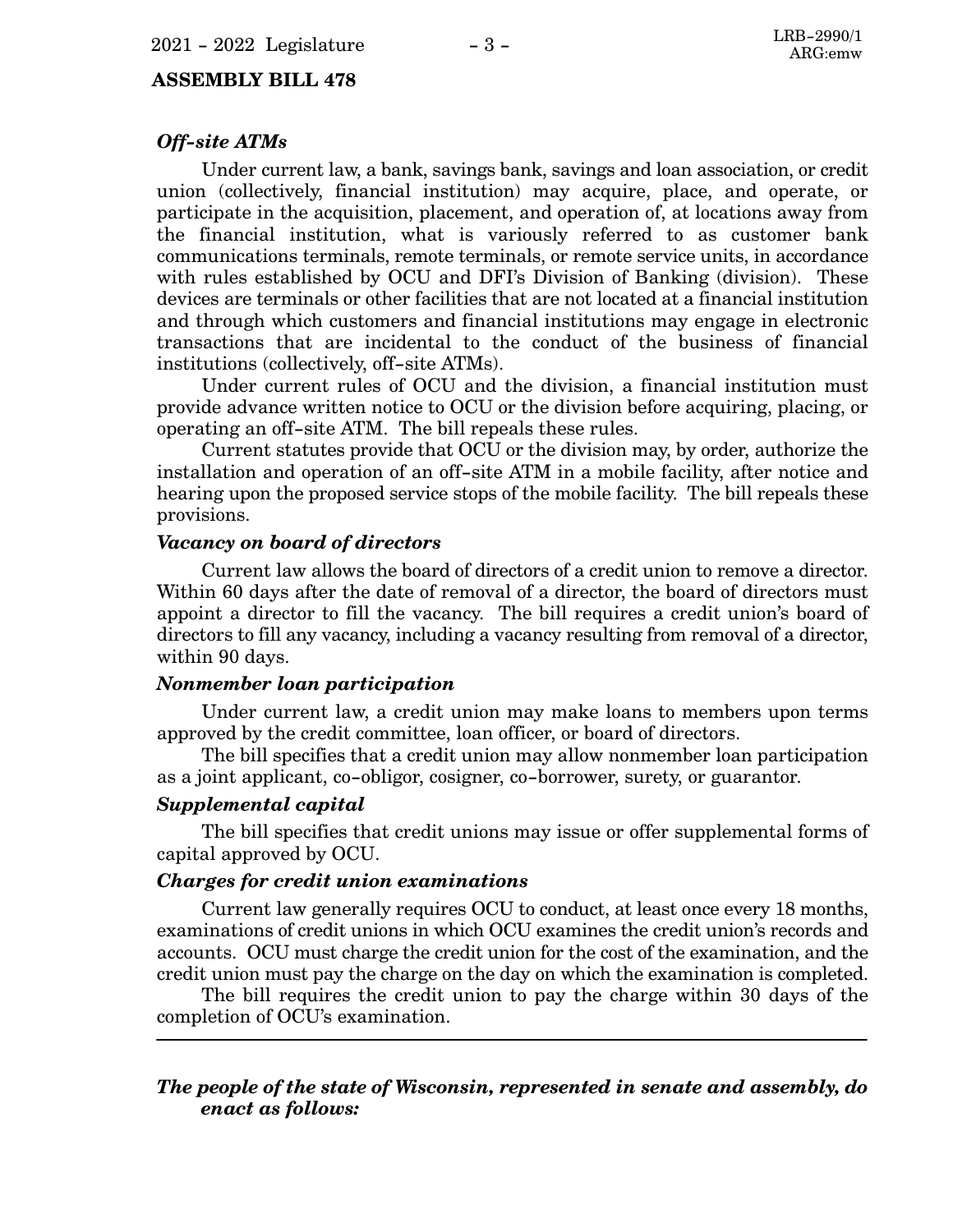$2021 - 2022$  Legislature  $-4 -$  LRB-2990/1

| $\mathbf{1}$            | <b>SECTION 1.</b> 186.07 (7) of the statutes is amended to read:                              |
|-------------------------|-----------------------------------------------------------------------------------------------|
| $\overline{2}$          | 186.07 (7) VACANCIES. Within 60 90 days after the date of a removal vacancy                   |
| 3                       | on the board of directors, the board of directors shall appoint a director to fill the        |
| $\overline{\mathbf{4}}$ | vacancy. The appointee shall serve until a successor is elected at the next annual            |
| $\overline{5}$          | membership meeting.                                                                           |
| $6\phantom{.}6$         | <b>SECTION 2.</b> 186.098 (1) of the statutes is amended to read:                             |
| 7                       | 186.098 (1) LOAN APPROVAL. The credit union may make loans to members upon                    |
| $8\,$                   | terms approved by the credit committee, loan officer, or board of directors. The credit       |
| $9\phantom{.0}$         | union may also permit a nonmember to participate in an obligation or extension of             |
| 10                      | <u>credit to a member as a joint applicant, co-obligor, cosigner, co-borrower, surety, or</u> |
| 11                      | guarantor.                                                                                    |
| 12                      | SECTION 3. 186.11 (2) of the statutes is renumbered 186.11 (2) (a) and amended                |
| 13                      | to read:                                                                                      |
| 14                      | 186.11 (2) (a) A Subject to pars. (b) and (c), a credit union may purchase, hold,             |
| 15                      | and dispose of property as necessary for or incidental to its operations.                     |
| 16                      | <b>SECTION 4.</b> 186.11 (2) (b) and (c) of the statutes are created to read:                 |
| 17                      | 186.11 (2) (b) Subject to guidance issued by the office of credit unions, a credit            |
| 18                      | union may purchase, lease, hold, and convey the following types of real estate:               |
| 19                      | 1. Real estate conveyed to the credit union in satisfaction of debts previously               |
| 20                      | contracted in the course of the credit union's business.                                      |
| 21                      | Real estate purchased at sale on judgments, decrees, or mortgage<br>2.                        |
| 22                      | foreclosures under securities held by the credit union, but a credit union may not bid        |
| 23                      | at a sale a larger amount than is necessary to satisfy its debts and costs.                   |
| 24                      | 3. Subject to the approval of the office of credit unions, real estate acquired or            |
| 25                      | held by the credit union for any other purpose.                                               |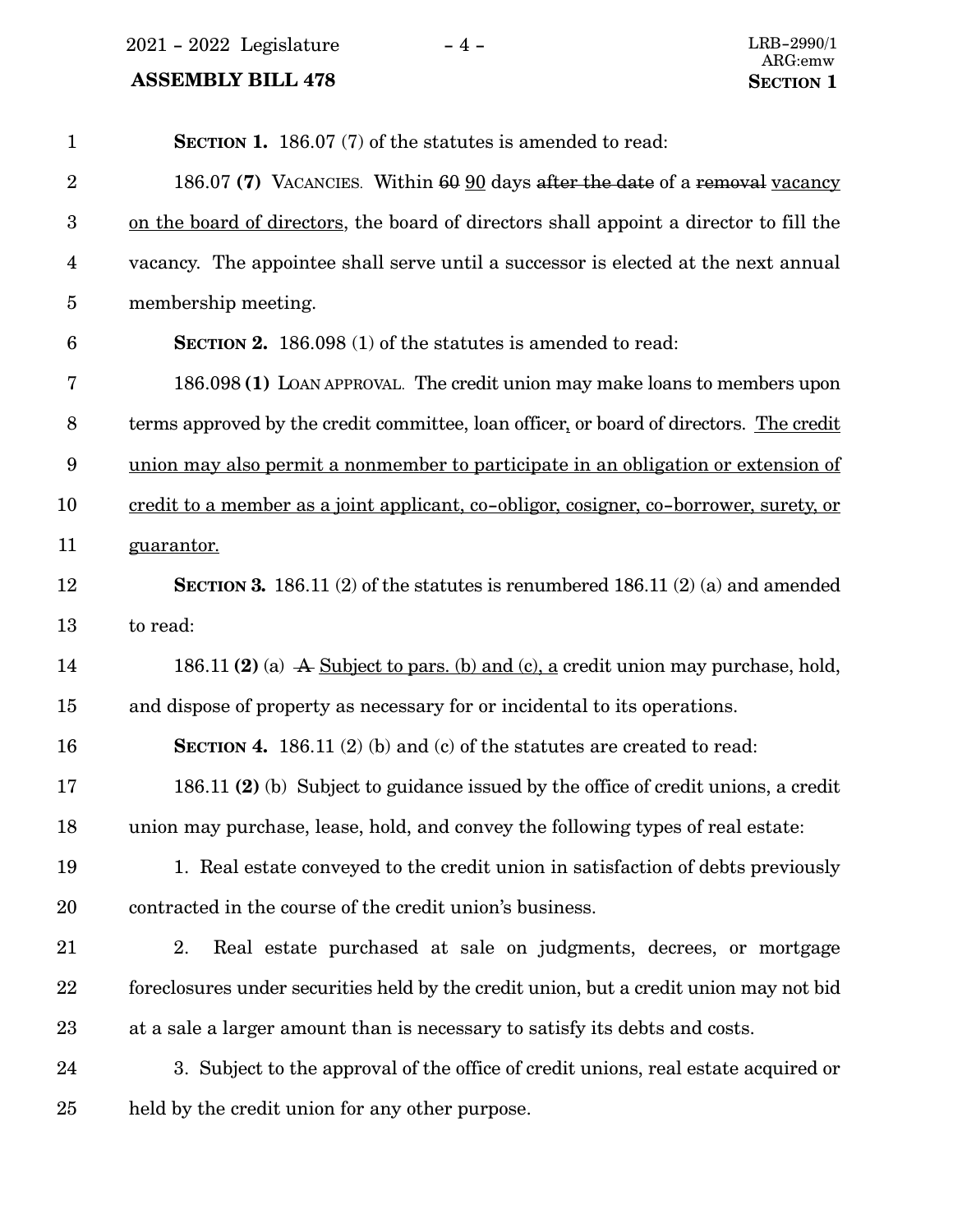$2021 - 2022$  Legislature  $-5 -$ 

# **SECTION** 4

(c) Real estate acquired under par. (b) may not be held for more than 5 years, unless an extension is granted by the office of credit unions. 1 2

3

**SECTION 5.** 186.113 (15) (a) of the statutes is amended to read:

186.113 **(15)** (a) Directly or indirectly, acquire, place, and operate, or participate in the acquisition, placement, and operation of, at locations other than its offices, remote terminals, in accordance with rules established by the office of credit unions. The rules shall provide that any remote terminal shall be available for use, on a nondiscriminatory basis, by any state or federal credit union which has its principal place of business in this state, by any other credit union obtaining the consent of a state or federal credit union which has its principal place of business in this state and is using the terminal and by all members designated by a credit union using the terminal. This subsection does not authorize a credit union which has its principal place of business outside the state to conduct business as a credit union in this state. The remote terminals also shall be available for use, on a nondiscriminatory basis, by any state or national bank, state or federal savings bank or state or federal savings and loan association, whose home office is located in this state, if the bank, savings bank or savings and loan association requests to share its use, subject to the joint rules established under s. 221.0303 (2). The office of credit unions by order may authorize the installation and operation of a remote terminal in a mobile facility, after notice and hearing upon the proposed service stops of the mobile facility. 4 5 6 7 8 9 10 11 12 13 14 15 16 17 18 19 20 21

22

**SECTION 6.** 186.113 (26) of the statutes is created to read:

186.113 **(26)** SUPPLEMENTAL CAPITAL. Issue or otherwise offer supplemental forms of capital in such form and with such conditions as are approved by the office of credit unions. 23 24 25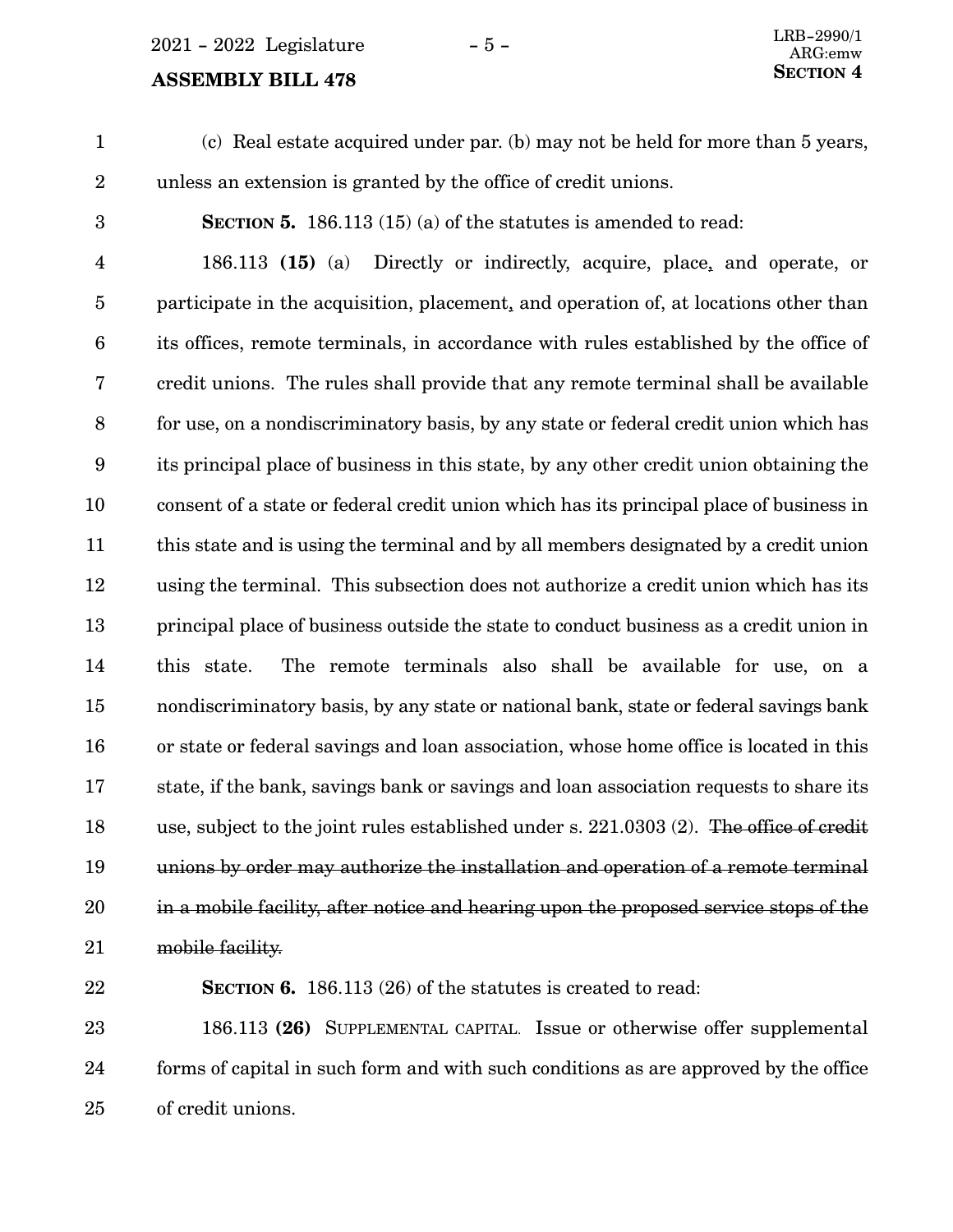$2021 - 2022$  Legislature  $-6 -$  LRB-2990/1

| $\mathbf{1}$            | <b>SECTION 7.</b> 186.115 (2) of the statutes is amended to read:                         |
|-------------------------|-------------------------------------------------------------------------------------------|
| $\boldsymbol{2}$        | 186.115 (2) RULES GUIDANCE. The activities, powers, products, and services                |
| $\boldsymbol{3}$        | that may be undertaken, exercised, or offered by credit unions under sub. (1) are         |
| $\overline{\mathbf{4}}$ | limited to those specified by rule of guidance issued by the office of credit unions. The |
| $\overline{5}$          | office of credit unions may direct any credit union to cease any activity, the exercise   |
| 6                       | of any power, or the offering of any product or service authorized by rule this           |
| 7                       | guidance. Among the factors that the office of credit unions may consider in so           |
| 8                       | directing a credit union are the credit union's net worth, assets, management rating,     |
| 9                       | and liquidity ratio and its ratio of net worth to assets.                                 |
| 10                      | <b>SECTION 8.</b> 186.118 (1) of the statutes is amended to read:                         |
| 11                      | 186.118 (1) In addition to any activity or power authorized under ss. 186.098,            |
| 12                      | 186.11, 186.113, 186.114, and 186.115, and 186.235 (21), a credit union organized         |
| 13                      | under s. 186.02 may engage in any activity or exercise any power that is listed by the    |
| 14                      | office of credit unions under sub. (2) (a) $\sigma$ , (3) (b) 1., or (3m) (b) 1.          |
| 15                      | <b>SECTION 9.</b> 186.118 (3) (a) (intro.) of the statutes is amended to read:            |
| 16                      | 186.118 (3) (a) (intro.) After April 18, 2014, and before the effective date of this      |
| 17                      | paragraph  [LRB inserts date], if any activity or power incidental to the business        |
| 18                      | of a credit union that is not listed under sub. (2) (a) becomes authorized for federally  |
| 19                      | chartered credit unions, within 30 days after the activity or power becomes               |
| 20                      | authorized the office of credit unions shall make a determination as to whether the       |
| 21                      | activity or power should also be authorized for credit unions organized under s.          |
| 22                      | 186.02. In making this determination, the office of credit unions shall consider the      |
| 23                      | degree to which the following apply with respect to the activity or power:                |
| 24                      | <b>SECTION 10.</b> 186.118 (3m) of the statutes is created to read:                       |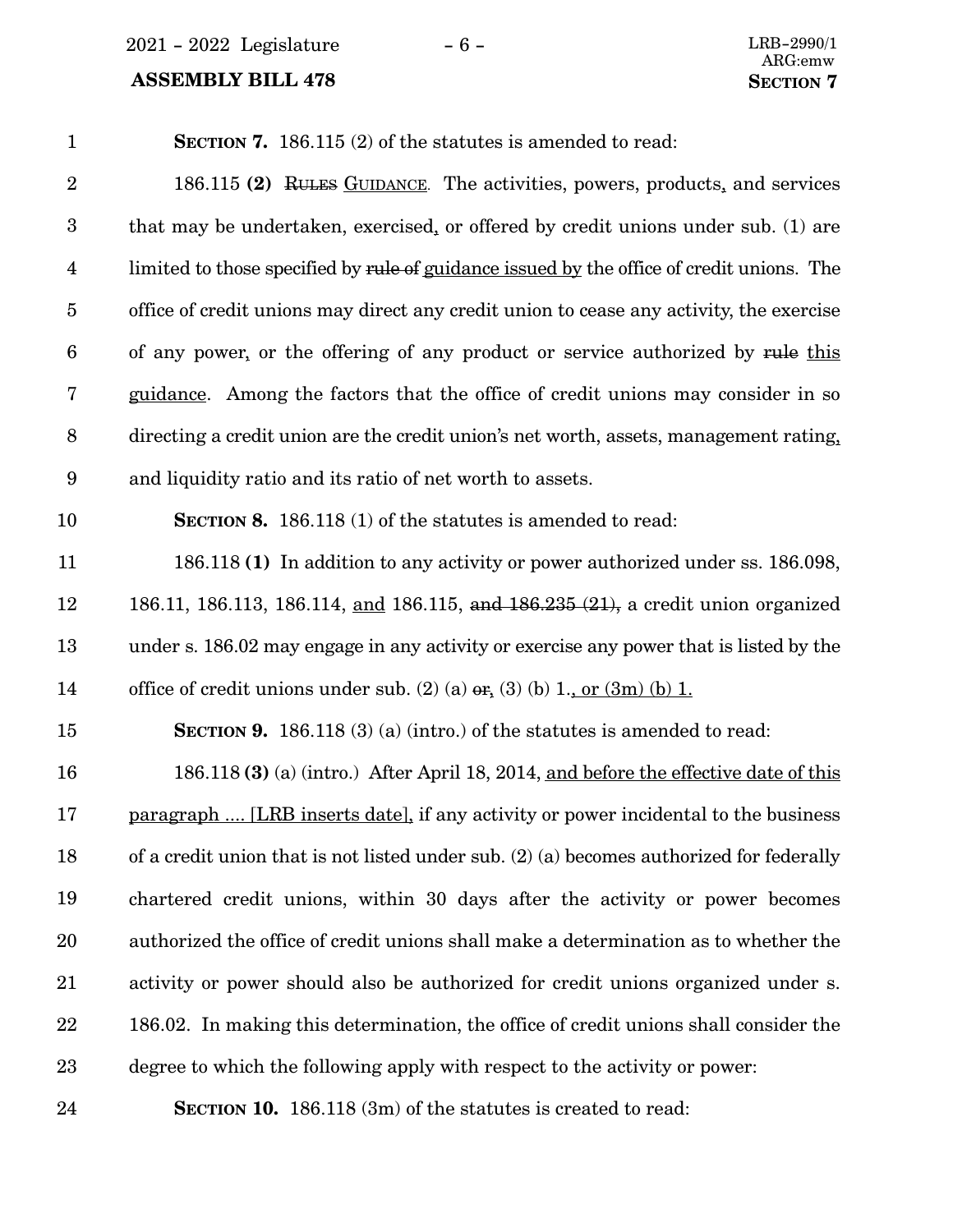$2021 - 2022$  Legislature  $-7 -$ 

## **ASSEMBLY BILL 478**

| $\mathbf{1}$     | $186.118$ (3m) (a) On or after the effective date of this paragraph  [LRB inserts             |
|------------------|-----------------------------------------------------------------------------------------------|
| $\boldsymbol{2}$ | date], if any activity or power incidental to the business of a credit union that is not      |
| $\boldsymbol{3}$ | listed under sub. $(2)$ (a) or $(3)$ (b) 1. becomes authorized for federally chartered credit |
| 4                | unions, 30 days after the activity or power becomes authorized the activity or power          |
| $\overline{5}$   | shall also be authorized for credit unions organized under s. 186.02 unless otherwise         |
| $6\phantom{.}6$  | noted by general order of the office of credit unions within this 30-day period. In           |
| 7                | making the determination whether to issue such a general order, the office of credit          |
| $\boldsymbol{8}$ | unions shall consider the degree to which the following apply with respect to the             |
| 9                | activity or power:                                                                            |
| 10               | 1. It is necessary, convenient, or useful for effectively carrying out the mission            |
| 11               | or business of a credit union.                                                                |
| 12               | 2. It is the functional equivalent or logical outgrowth of activities or powers that          |
| 13               | are part of the mission or business of a credit union.                                        |
| 14               | 3. It involves risks similar in nature to those already assumed as part of the                |
| 15               | business of the credit union and it is not likely to be detrimental to the overall safety     |
| 16               | and soundness of the credit union.                                                            |
| 17               | (b) 1. The office of credit unions shall promulgate a rule adding an activity or              |
| 18               | power to the list of activities and powers established under subs. $(2)$ (a) and $(3)$ (b)    |
| 19               | 1. unless the office of credit unions has issued a general order otherwise as provided        |
| 20               | in par. $(a)$ .                                                                               |
| 21               | 2. The office of credit unions shall submit the proposed rule under subd. 1. to               |
| 22               | the legislative reference bureau in an electronic format approved by the legislative          |
| 23               | reference bureau, and the legislative reference bureau shall publish the proposed             |

rule in the notice section of the Wisconsin administrative register under s. 35.93. 24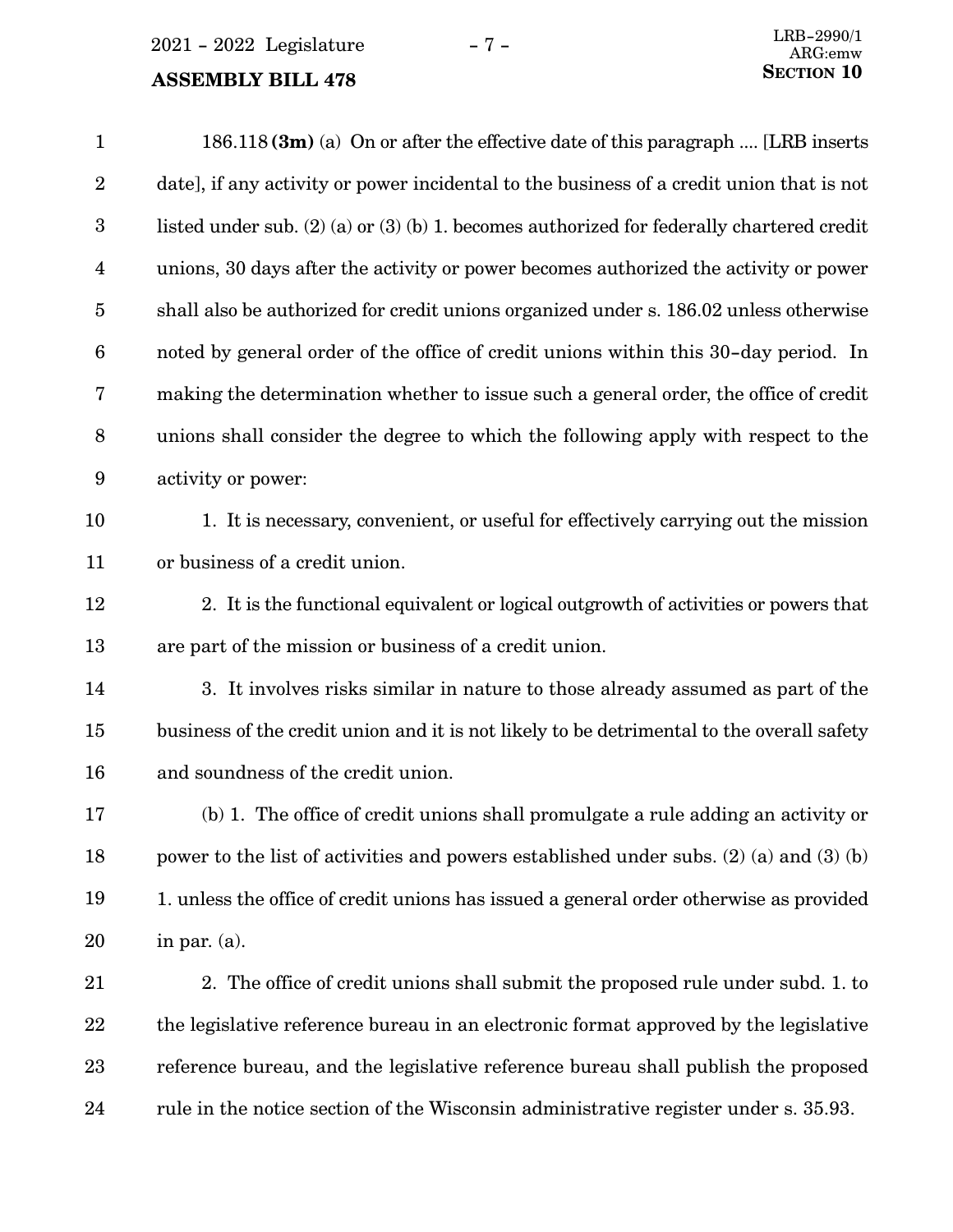$2021 - 2022$  Legislature  $- 8 -$ 

# **ASSEMBLY BILL 478 SECTION** 10

| $\mathbf{1}$     | 3. Sections 227.114 (4) and (6), 227.115, 227.135, 227.137, 227.14 (2) (a) 6, (2g),                           |
|------------------|---------------------------------------------------------------------------------------------------------------|
| $\boldsymbol{2}$ | (4), and (4m), 227.15, 227.16, 227.17, 227.18, 227.185, 227.19, and 227.30 do not                             |
| $\boldsymbol{3}$ | apply to the office of credit unions in promulgating a rule under subd. 1, or to any rule                     |
| $\overline{4}$   | promulgated by the office of credit unions under subd. 1. Guidelines prescribed by                            |
| $\overline{5}$   | executive order of the governor do not apply to the office of credit unions in                                |
| $6\phantom{.}6$  | promulgating a rule under subd. 1.                                                                            |
| 7                | <b>SECTION 11.</b> 186.118 (4) of the statutes is amended to read:                                            |
| 8                | 186.118 (4) The office of credit unions shall publish and maintain on the                                     |
| $9\phantom{.0}$  | department of financial institutions' Internet site the list of activities and powers                         |
| 10               | under sub. subs. (2) (a), (3) (b) 1, and (3m) (b) 1.                                                          |
| 11               | <b>SECTION 12.</b> 186.118 (5) of the statutes is amended to read:                                            |
| 12               | 186.118 (5) If the office of credit unions promulgates a rule listing an activity                             |
| 13               | or power as provided in sub. (2) (a) $er_{\lambda}(3)$ (b) 1, <u>or (3m) (b) 1,</u> subs. (2) (b) and (c) and |
| 14               | $(3)$ (b) 2. and 3., and $(3m)$ (b) 2. and 3. do not apply to any subsequent rule modifying                   |
| 15               | or eliminating the listed activity or power.                                                                  |
| 16               | <b>SECTION 13.</b> 186.235 (14) (c) of the statutes is amended to read:                                       |
| 17               | 186.235 (14) (c) In addition to the annual assessment, each credit union shall                                |
| 18               | be charged for the cost of every examination made. The examination charge shall                               |
| 19               | include the prorated amount of salaries and expenses of all examiners and other                               |
| 20               | employees actively engaged in the examination, the salaries and expenses of any                               |
| 21               | other person whose services are required in connection with the examination and                               |
| 22               | any examination report and any other expenses which may be directly attributable                              |
| 23               | to the examination. The examination charge shall be paid on within 30 days of the                             |
| 24               | day on which the examination is completed.                                                                    |
|                  |                                                                                                               |

25

**SECTION 14.** 186.235 (21) of the statutes is repealed.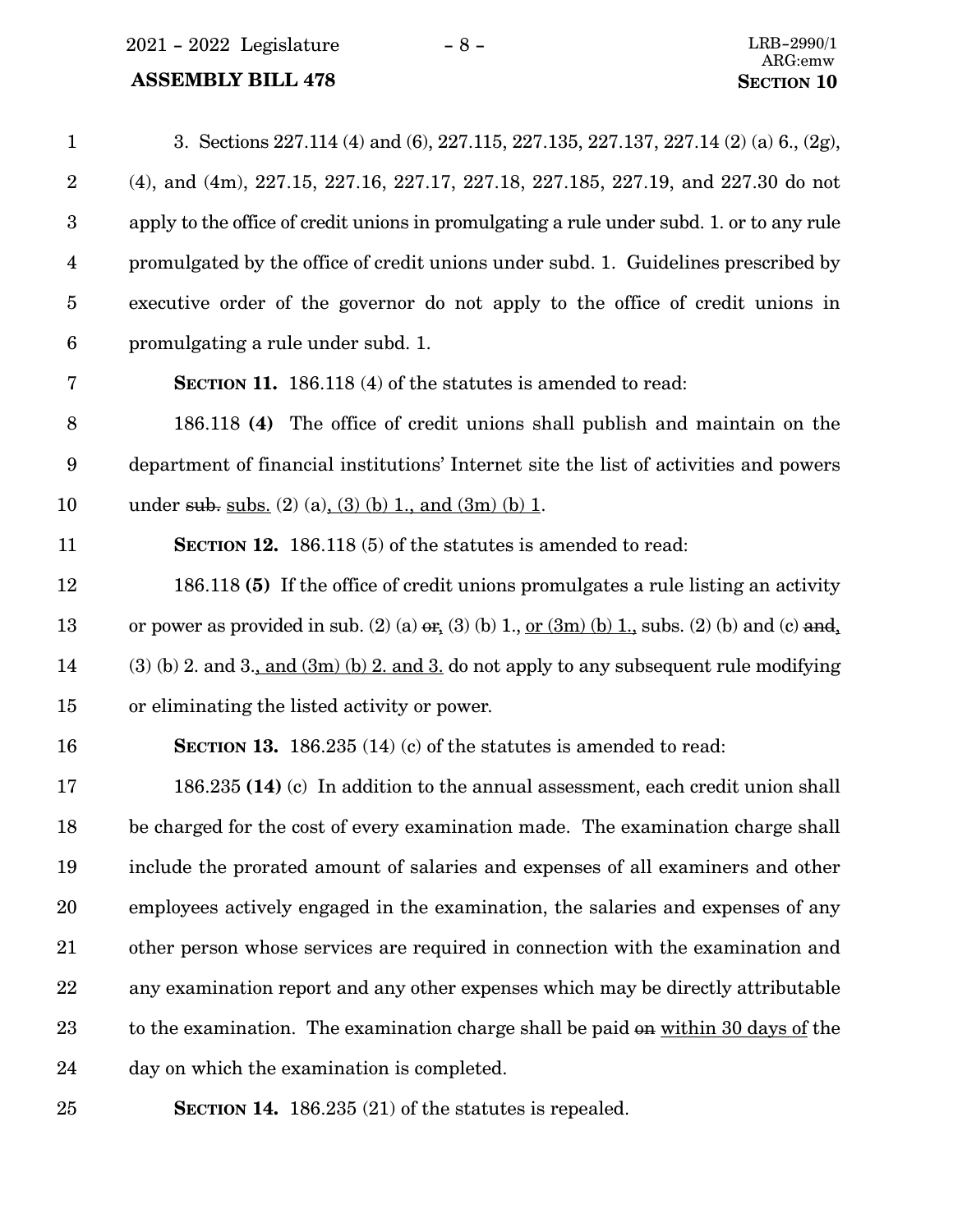# **SECTION** 15

**SECTION 15.** 214.04 (21) (b) of the statutes is amended to read: 1

214.04 **(21)** (b) The rules of the division shall provide that any remote service unit shall be available for use, on a nondiscriminatory basis, by any state or federal savings bank which has its principal place of business in this state, by any other state or federal savings bank obtaining the consent of a state or federal savings bank that has its principal place of business in this state and is using the terminal and by all customers designated by a savings bank using the unit. This paragraph does not authorize a savings bank which has its principal place of business outside this state to conduct business as a savings bank in this state. A remote service unit shall be available for use, on a nondiscriminatory basis, by any credit union, state or national bank or state or federal savings and loan association, whose home office is located in this state, if the credit union, bank or savings and loan association requests to share its use, subject to joint rules established by the division and the office of credit unions. The division by order may authorize the installation and operation of a remote service unit in a mobile facility, after notice and hearing upon the proposed service stops of the mobile facility. 2 3 4 5 6 7 8 9 10 11 12 13 14 15 16

17

**SECTION 16.** 215.13 (46) (a) 1. of the statutes is amended to read:

215.13 **(46)** (a) 1. Directly or indirectly, acquire, place, and operate, or participate in the acquisition, placement, and operation of, at locations other than its home or branch offices, remote service units, in accordance with rules established by the division. Remote service units established in accordance with such rules are not subject to sub.  $(36)$ ,  $(39)$ ,  $(40)$  or  $(47)$  or s.  $215.03$   $(8)$ . The rules of the division shall provide that any such remote service unit shall be available for use, on a nondiscriminatory basis, by any state or federal savings and loan association which has its principal place of business in this state, by any other savings and loan 18 19 20 21 22 23 24 25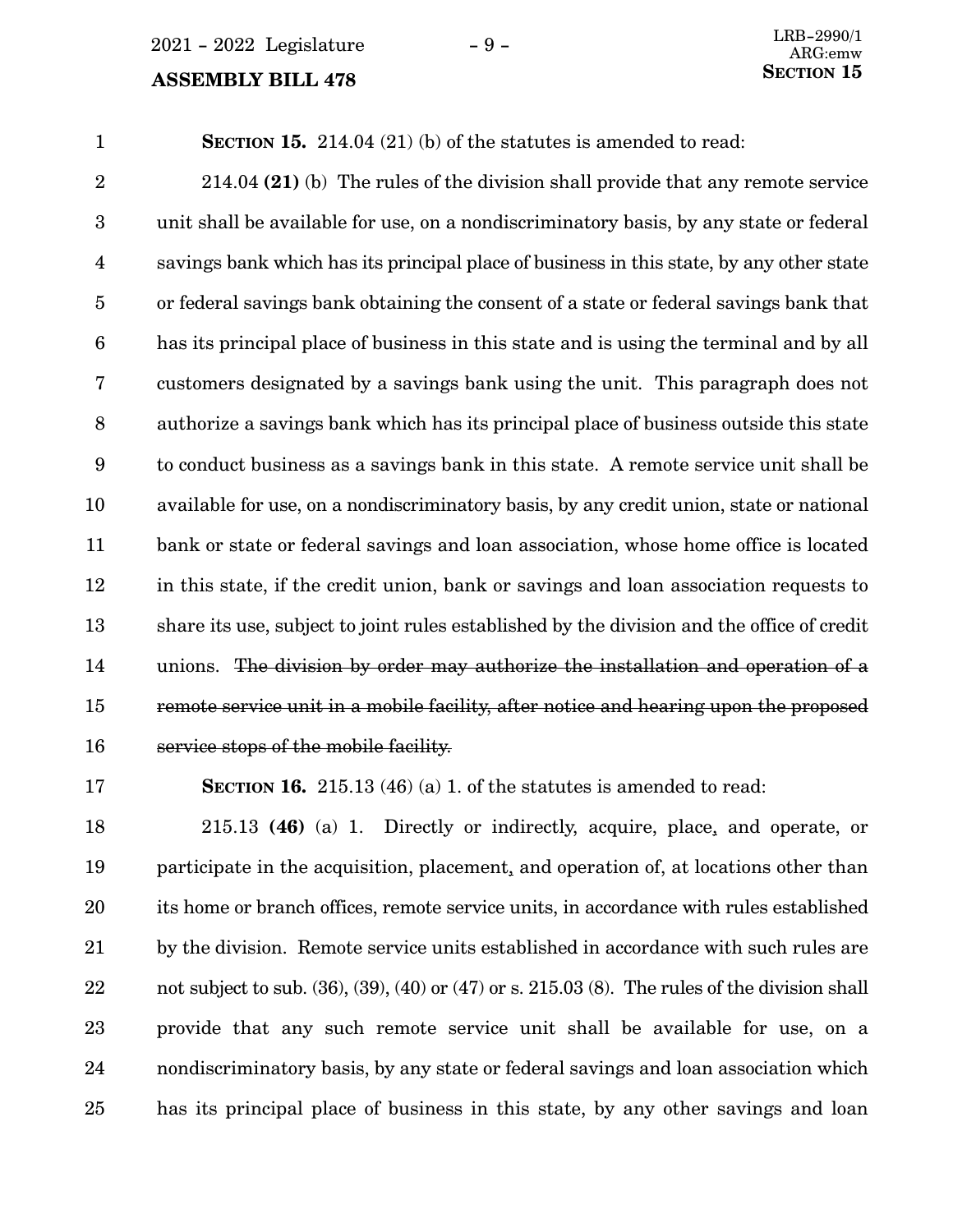2021 - 2022 Legislature - 10 - LRB-2990/1

#### **ASSEMBLY BILL 478 SECTION** 16

association obtaining the consent of a state or federal savings and loan association which has its principal place of business in this state and is using the terminal and by all customers designated by a savings and loan association using the unit. This paragraph does not authorize a savings and loan association which has its principal place of business outside this state to conduct business as a savings and loan association in this state. The remote service units also shall be available for use, on a nondiscriminatory basis, by any credit union, state or national bank or state or federal savings bank, whose home office is located in this state, if the credit union, bank or savings bank requests to share its use, subject to the joint rules established under s. 221.0303 (2). The division by order may authorize the installation and operation of a remote service unit in a mobile facility, after notice and hearing upon the proposed service stops of the mobile facility. 1 2 3 4 5 6 7 8 9 10 11 12

13

**SECTION 17.** 221.0303 (2) of the statutes is amended to read:

221.0303 **(2)** OPERATION AND ACQUISITION OF CUSTOMER BANK COMMUNICATIONS TERMINALS. A bank may, directly or indirectly, acquire, place, and operate, or participate in the acquisition, placement, and operation of, at locations other than its main or branch offices, customer bank communications terminals, in accordance with rules established by the division. The rules of the division shall provide that any such customer bank communications terminal shall be available for use, on a nondiscriminatory basis, by any state or national bank and by all customers designated by a bank using the terminal. This subsection does not authorize a bank which has its principal place of business outside this state to conduct banking business in this state. The customer bank communications terminals also shall be available for use, on a nondiscriminatory basis, by any credit union, savings and loan association, or savings bank, if the credit union, savings and loan association, or 14 15 16 17 18 19 20 21 22 23 24 25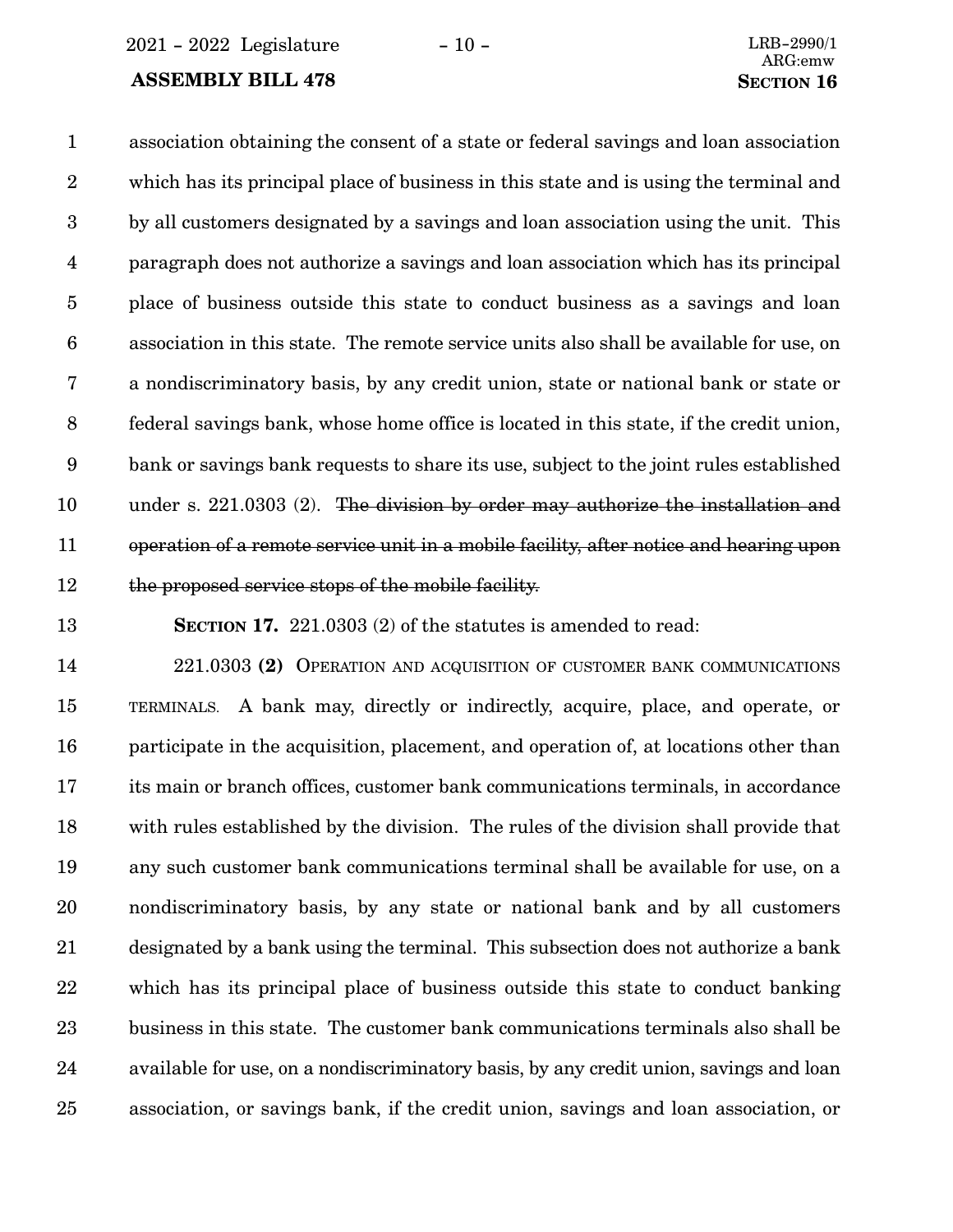2021 - 2022 Legislature - 11 -

| $\mathbf{1}$     | savings bank requests to share its use, subject to rules jointly established by the                         |
|------------------|-------------------------------------------------------------------------------------------------------------|
| $\boldsymbol{2}$ | division of banking and the office of credit unions. The division by order may                              |
| $\boldsymbol{3}$ | authorize the installation and operation of a customer bank communications                                  |
| $\overline{4}$   | terminal in a mobile facility, after notice and hearing upon the proposed service stops                     |
| $\overline{5}$   | of the mobile facility.                                                                                     |
| $6\phantom{1}6$  | <b>SECTION 18.</b> 227.01 (13) (yu) of the statures is created to read:                                     |
| 7                | $227.01$ (13) (yu) Relates to guidance issued by the office of credit unions under                          |
| $\,8\,$          | s. $186.11(2)$ (b) or $186.115(2)$ .                                                                        |
| 9                | <b>SECTION 19.</b> 227.10 $(2m)$ of the statutes is amended to read:                                        |
| 10               | 227.10 (2m) No agency may implement or enforce any standard, requirement,                                   |
| 11               | or threshold, including as a term or condition of any license issued by the agency,                         |
| 12               | unless that standard, requirement, or threshold is explicitly required or explicitly                        |
| 13               | permitted by statute or by a rule that has been promulgated in accordance with this                         |
| 14               | subchapter, except as provided in s. 186.118 (2) (c) and (3) (b) 3., and (3m) (b) 3. The                    |
| 15               | governor, by executive order, may prescribe guidelines to ensure that rules are                             |
| 16               | promulgated in compliance with this subchapter.                                                             |
| 17               | <b>SECTION 20.</b> 227.14 (2) (a) 8. of the statutes is amended to read:                                    |
| 18               | $227.14$ (2) (a) 8. The place where comments on the proposed rule should be                                 |
| 19               | submitted and the deadline for submitting those comments, if the deadline is known                          |
| 20               | at the time the proposed rule is submitted to the legislative council staff under s.                        |
| $21\,$           | 227.15 or, for a rule promulgated under s. 186.118 (2) (a) $er_{\epsilon}(3)$ (b) 1, <u>or (3m) (b) 1</u> , |
| 22               | submitted as provided in s. 186.118 (2) (b) $er_{1}(3)$ (b) 2, or $(3m)$ (b) 2.                             |
| 23               | SECTION 21. $227.20(3)(c)$ of the statutes is amended to read:                                              |